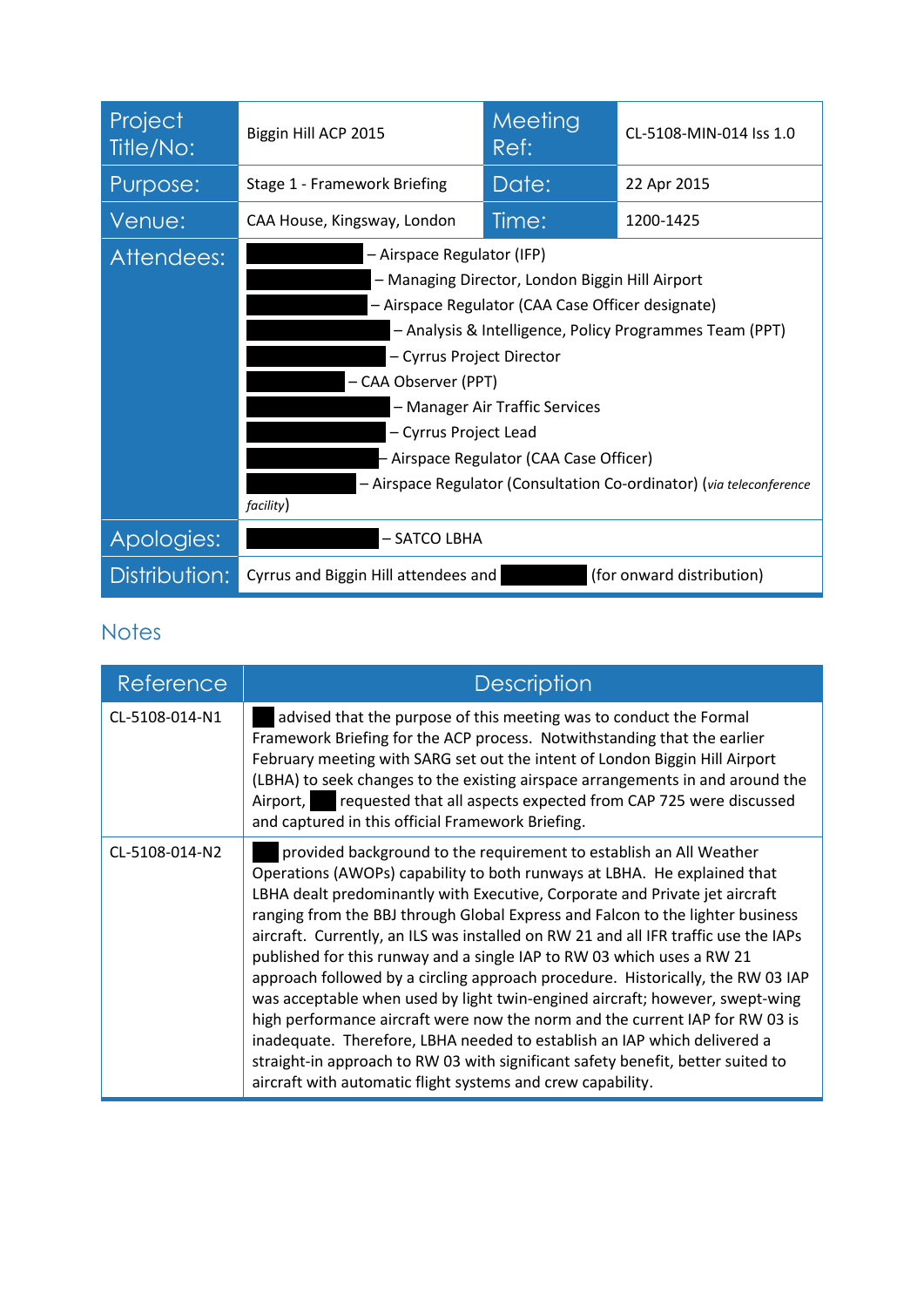| Reference      | <b>Description</b>                                                                                                                                                                                                                                                                                                                                                                                                                                                                                                                                                                                                                                                                                                                                                                                                                                                                                                                                                                                                                                                                                                                                                       |  |  |
|----------------|--------------------------------------------------------------------------------------------------------------------------------------------------------------------------------------------------------------------------------------------------------------------------------------------------------------------------------------------------------------------------------------------------------------------------------------------------------------------------------------------------------------------------------------------------------------------------------------------------------------------------------------------------------------------------------------------------------------------------------------------------------------------------------------------------------------------------------------------------------------------------------------------------------------------------------------------------------------------------------------------------------------------------------------------------------------------------------------------------------------------------------------------------------------------------|--|--|
| CL-5108-014-N3 | advised that local "resident groups" had been lobbying LBHA for change to<br>flight procedures to enable environmental benefit to be accrued. Consequently,<br>LBHA had additional impetus to realise the change. In particular, the change<br>envisaged would provide the neighbours living to the NE of the Airport some<br>welcome relief from the potential noise nuisance that occasionally arises from<br>the current arrangements. LBHA considered it was time for change despite the<br>constraints and limiting factors that existed.                                                                                                                                                                                                                                                                                                                                                                                                                                                                                                                                                                                                                           |  |  |
| CL-5108-014-N4 | asked if there was any link between the introduction of the proposed RNAV<br>procedure and growth in air traffic.<br>advised that there was no link as there<br>had already been a natural growth in corporate and private aircraft traffic in the<br>last decade. The RNAV procedure was not being pursued as an enabler to grow<br>this traffic further but more as a means to deliver appropriate AWOPS for<br>today's modern aircraft. It should be noted that there have been 3 separate<br>consultations with the local communities and Authorities on developments at<br>the Airport in recent years and these had attracted significant support (circa 76-<br>79%). During the consultation process about these plans, the community living<br>in the NE villages had been very pleased to learn of the Airport's proposed<br>initiative to make changes to the airspace arrangements that, when<br>implemented, would deliver some respite to those inhabitants that are currently<br>overflown by all IFR inbounds. and advised that, on average, there would be one<br>aircraft movement per hour in the first few years increasing to 2 per hour by<br>2030. |  |  |
| CL-5108-014-N5 | was invited to make a presentation on the proposal which highlighted the key<br>points made in the ACP requirement document (CL-5108-ACP-011) which had<br>been issued to SARG staff prior to the Briefing. advised that LBHA had<br>established an Operational Requirement and planned to develop a LNAV IAP for<br>RW03 which had significant advantage in reducing the minima over the current<br>circling approach procedure. Since 2012, LBHA had carried out extensive<br>'informal discussions' with local and adjacent airspace users and each had<br>identified their stakeholder requirements in the proposed change.<br>Consequently, there were numerous airspace issues identified that needed to be<br>addressed (and solutions found) to ensure that the equitable access to the<br>airspace which LBHA sought was achieved.                                                                                                                                                                                                                                                                                                                              |  |  |
| CL-5108-014-N6 | explained that LBHA would prefer to establish an APV (that was predicated<br>on radar vectoring to final approach) on RW 03; but a discussion (17 Apr 2015)<br>with NATS staff had determined that this was not tenable in the desired time<br>frame for establishment. NATS had identified numerous issues which were<br>articulated in minutes of meeting (CL-5108-MIN-013) that had been circulated to<br>and<br>had been able to review the minutes and understood<br>the Chairman.<br>the issues arising. However, opined that the APV option should be explored<br>more fully as it did not appear that sufficient analysis for rejecting the option<br>had taken place. He advised that it was important that the option be presented<br>in the Sponsor Consultation documentation and thus needed more attention. In<br>any event, LBHA harboured a desire to pursue this matter further and would give<br>consideration to alternative designs for an APV.<br>stated that this option<br>would be explored further in the Focus Groups.                                                                                                                         |  |  |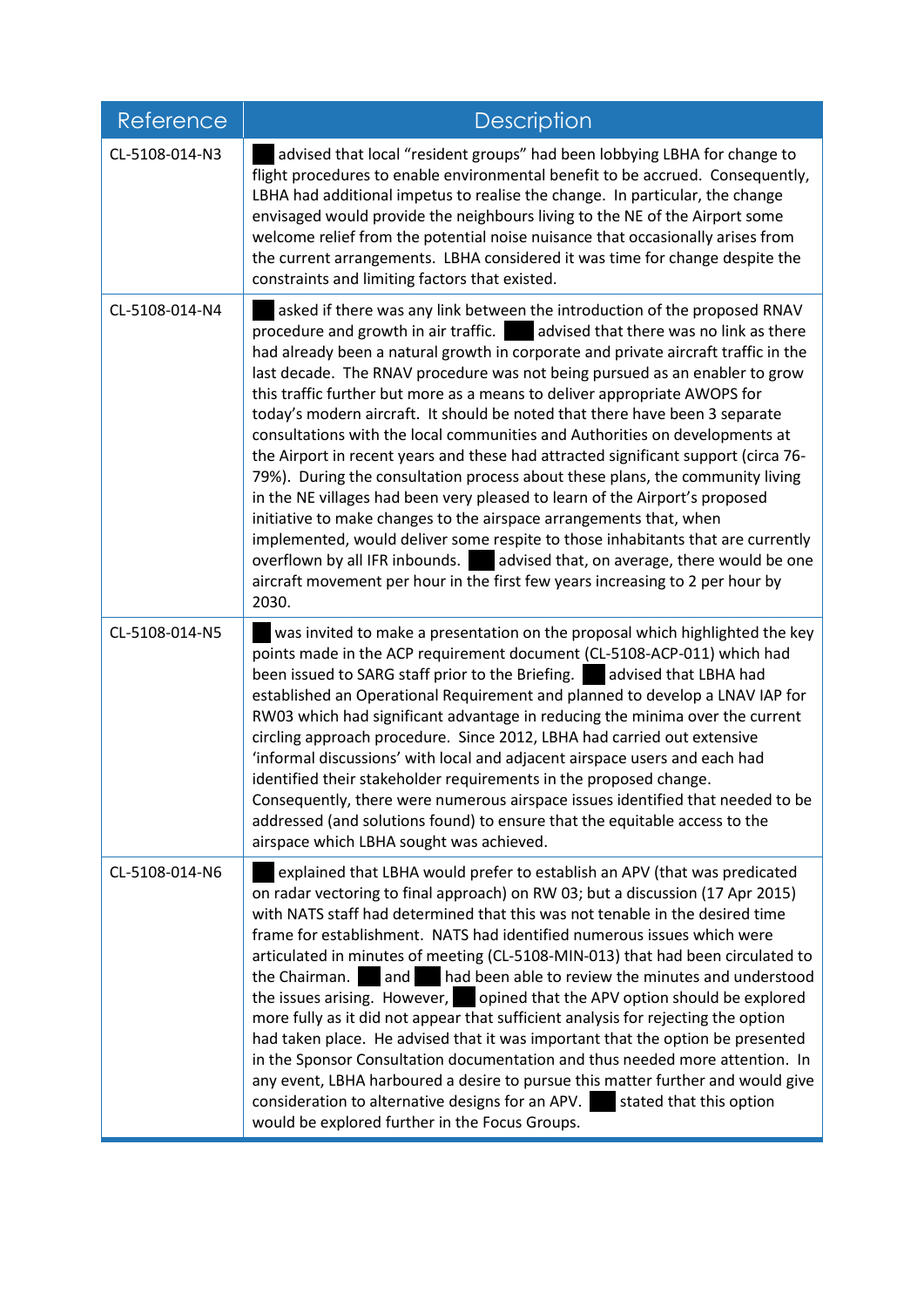| Reference       | <b>Description</b>                                                                                                                                                                                                                                                                                                                                                                                                                                                                                                                                                                                                                                                                                                                                                                                                                                                                                                                                                                                                                                                                                                                                         |  |  |
|-----------------|------------------------------------------------------------------------------------------------------------------------------------------------------------------------------------------------------------------------------------------------------------------------------------------------------------------------------------------------------------------------------------------------------------------------------------------------------------------------------------------------------------------------------------------------------------------------------------------------------------------------------------------------------------------------------------------------------------------------------------------------------------------------------------------------------------------------------------------------------------------------------------------------------------------------------------------------------------------------------------------------------------------------------------------------------------------------------------------------------------------------------------------------------------|--|--|
| CL-5108-014-N7  | The impact of the LNAV procedure on the SIDs published for Gatwick was<br>asked that if the vertical profile of the SIDs had to be adjusted<br>considered.<br>to assure standard separation was achieved procedurally would this require an<br>stated that he did not view that a change to the climb profile of the<br>ACP?<br>affected SIDs should precipitate an ACP for something that reflected reality.                                                                                                                                                                                                                                                                                                                                                                                                                                                                                                                                                                                                                                                                                                                                              |  |  |
| CL-5108-014-N8  | Discussion then turned to the impact on the airspace within which the future<br>LNAV IAP would lie. AR explained that several years previous Gatwick had<br>offered to modify part of the Gatwick CTA and revert it back to Class G; however<br>this was not the most elegant of solutions and could give rise to 'unintended<br>consequences' in regards its usage by others. It should be noted that LBHA did<br>not use surveillance equipment in the delivery of its ATS. However, as part of the<br>change it was intended to introduce enhanced ATM for monitoring flights.<br>advised that the technological improvement would not change the flight rules<br>applied in Class G but would give a better 'air picture' and improve awareness<br>for controllers at LBHA. To mitigate the potential 'unknown usage' of the<br>suggested that the segment of airspace removed from the existing<br>airspace,<br>CTA be replaced with Radio Mandatory Airspace (RMA). There had also been<br>views expressed that a portion of the CTA could be 'delegated airspace' or the<br>entry by the LNAV approach co-ordinated with the controlling authority. |  |  |
| CL-5108-014-N9  | It was agreed that, during the Safety Assurance HAZID and the Focus Group<br>sessions, stakeholders should determine how the IAP should be flown and<br>determine which agency would exercise appropriate control over it. advised<br>that whilst the principle of establishing a RMA might be used in the Focus Group<br>sessions to encourage debate, the determination of volume and lateral extents<br>of such airspace should be subject to separate discussion.<br>requested<br>guidance on RMA design criteria with respect to developing the proposals as -<br>not being controlled airspace (CAS) per se - the guidance in the CAA's Policy<br>Statement on airspace design could be considered by some as not applicable; in<br>was using the guidance applicable to CAS. Was asked to send<br>the interim<br>an email to SARG staff $( , , , , \cdot , )$ and $( )$ setting out the requirements for the<br>RMA so that a policy position could be developed.                                                                                                                                                                                   |  |  |
| CL-5108-014-N10 | advised that proper coding would be essential to guarantee that the aircraft<br>flies the profile as published and to ensure that the profile met the requirements<br>of the various control agencies.<br>suggested that this would be best assessed<br>during the Focus Group work and would feature in the IAP design.<br>remarked<br>that he would, if necessary, consider facilitating the installation of RTF<br>equipment to the airframes of certain airspace users to enable the RMA to be<br>introduced. It was agreed that the various options to resolve control and<br>airspace configuration should be explored further as part of the ACP during<br>Focus Group activities.                                                                                                                                                                                                                                                                                                                                                                                                                                                                  |  |  |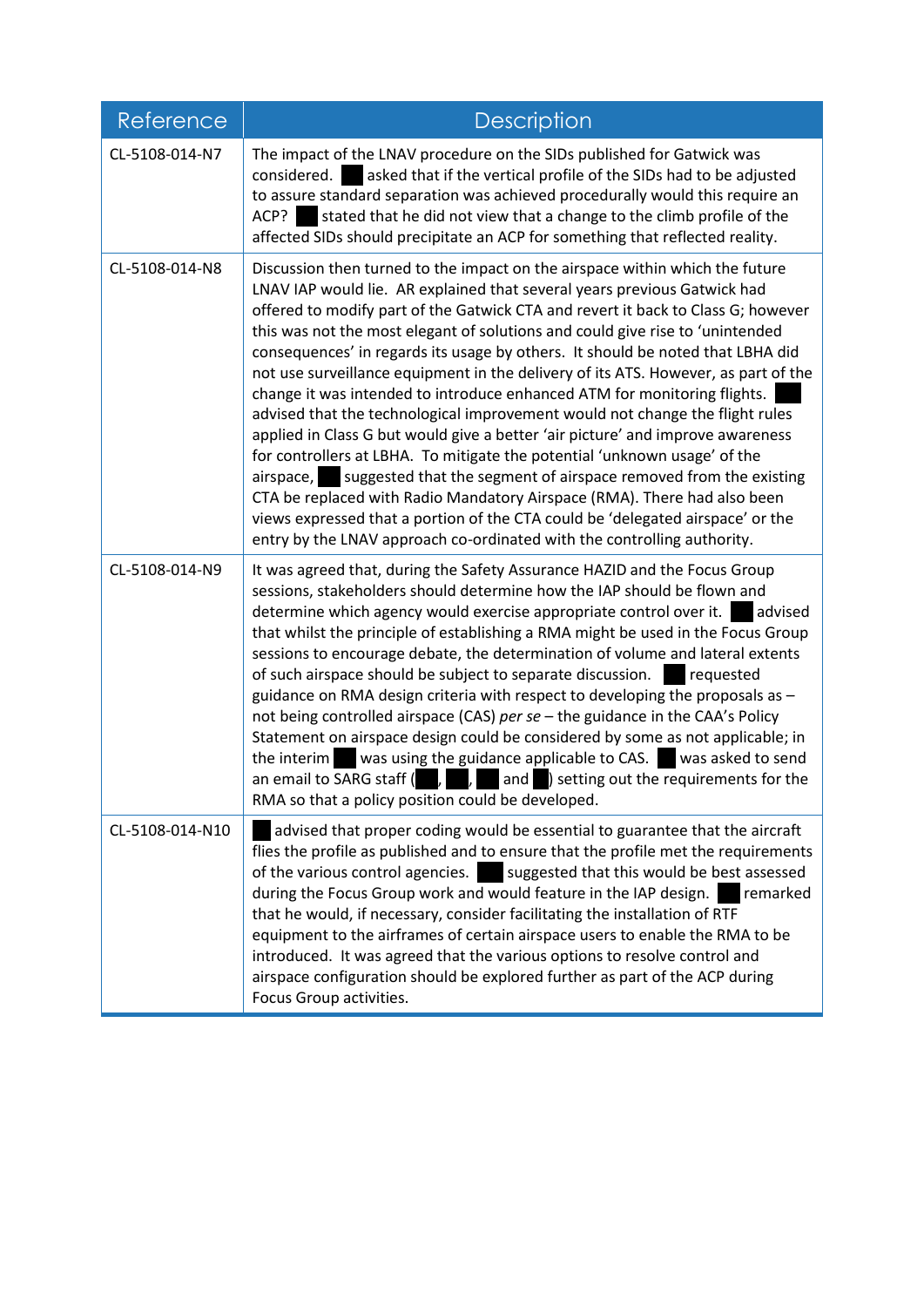| Reference       | <b>Description</b>                                                                                                                                                                                                                                                                                                                                                                                                                                                                                                                                                                                                                                                                                                                                                                                                                                                                                                                                                                                                                                                                                                                                                                                                                                                                                                                                                                                                                                                                                                                                                                                                                                                                                                                                                                                                                                                                                                                                                                                                                                                                                                                                                                                                                                                                                                                                                                                                                                                                                                                                                                                                                                                                                                                                                                                     |  |  |
|-----------------|--------------------------------------------------------------------------------------------------------------------------------------------------------------------------------------------------------------------------------------------------------------------------------------------------------------------------------------------------------------------------------------------------------------------------------------------------------------------------------------------------------------------------------------------------------------------------------------------------------------------------------------------------------------------------------------------------------------------------------------------------------------------------------------------------------------------------------------------------------------------------------------------------------------------------------------------------------------------------------------------------------------------------------------------------------------------------------------------------------------------------------------------------------------------------------------------------------------------------------------------------------------------------------------------------------------------------------------------------------------------------------------------------------------------------------------------------------------------------------------------------------------------------------------------------------------------------------------------------------------------------------------------------------------------------------------------------------------------------------------------------------------------------------------------------------------------------------------------------------------------------------------------------------------------------------------------------------------------------------------------------------------------------------------------------------------------------------------------------------------------------------------------------------------------------------------------------------------------------------------------------------------------------------------------------------------------------------------------------------------------------------------------------------------------------------------------------------------------------------------------------------------------------------------------------------------------------------------------------------------------------------------------------------------------------------------------------------------------------------------------------------------------------------------------------------|--|--|
| CL-5108-014-N11 | presented the proposed list of consultees. advised that LBHA should<br>include known 'pressure groups' and also identify how other members of the<br>public can get access to the Sponsor Consultation. explained how one<br>'pressure group' operated and stated that LBHA would make every effort to<br>encourage their participation. The remarked that the Sponsor must make it clear<br>that the consultation was a 'stakeholder' consultation conducted in accordance<br>with CAP 725 and not a 'public' consultation. In addition, advised that it was<br>essential to adhere to the process as published and also state what subject<br>matters were not included. advised that the local residents and in<br>particular, Bromley Residents Against Airport Development (BRAAD) would be<br>consulted and that the SARG advice would be applied. Suggested that an<br>open day for GA to present the case for the change might prove useful. LBHA<br>noted the comment and would consider the merits of such an initiative.                                                                                                                                                                                                                                                                                                                                                                                                                                                                                                                                                                                                                                                                                                                                                                                                                                                                                                                                                                                                                                                                                                                                                                                                                                                                                                                                                                                                                                                                                                                                                                                                                                                                                                                                                                    |  |  |
| CL-5108-014-N12 | The conference call connection with was terminated before the agenda item<br>on environmental matters was discussed.<br>briefed LBHA that the<br>environmental element of the consultation process was important and in the<br>absence of specific issues, LBHA should follow the generic guidance contained in<br>CAP 725. remarked that generally business jets are not audible from the<br>ground when operating at circa 3000ft and above; therefore, these aircraft were<br>unlikely to be heard against the ambient background noise. The planned<br>approach path for the LNAV procedure would avoid most built-up areas<br>(although it was acknowledged that Coulsden would be overflown) and generally<br>it followed major arterial roads. LEQ contour work (57 and above) along the<br>route and SEL footprints should feature in the consultation document; this<br>included the leg from the ALKIN hold to overhead LBHA, because any noise<br>impacts below 7,000ft should be considered even if the conclusion is that the<br>impacts are not significant. advised that nothing on the approach would<br>reach this limit as nearly all aircraft into and out of LBHA were DFT-exempt<br>advised that LBHA would engage Bickerdyke Allan to complete the<br>types.<br>necessary technical works and submit the results to SARG for advice prior to<br>issuing the consultation documentation.<br>advised that given the consultees<br>and their concerns that it would be advisable to explain what the potential<br>impact would be. For example:<br>Identify how the tracks used now would differ from those proposed;<br>Explain the anticipated concentration of tracks;<br>Explain the improved profile (i.e. aircraft higher for longer).<br>stated that there was an ongoing initiative to measure SEL to obtain real<br>data and that LBHA intended to undertake a PR exercise using 3D computer<br>animation to demonstrate the comparison between profiles (before and after)<br>on the LBHA website. In addition, more technical written material would be<br>used to support the graphical output.<br>acknowledged that this would be<br>advised that LBHA should state that it recognised that the CO <sub>2</sub><br>useful.<br>emissions from increased track mileage would be a factor; but also explain how<br>this is expected to be mitigated to some extent by any improvement in vertical<br>profile. If the CO <sub>2</sub> impact cannot be assessed, LBHA should explain why. It<br>should be noted that DfT place a greater priority on the impact of noise over the<br>fuel burn for any Airspace Changes that affect traffic below 4,000ft. For changes<br>between 4,000ft and 7,000ft, the impacts of noise and CO <sub>2</sub> emissions are<br>balanced. |  |  |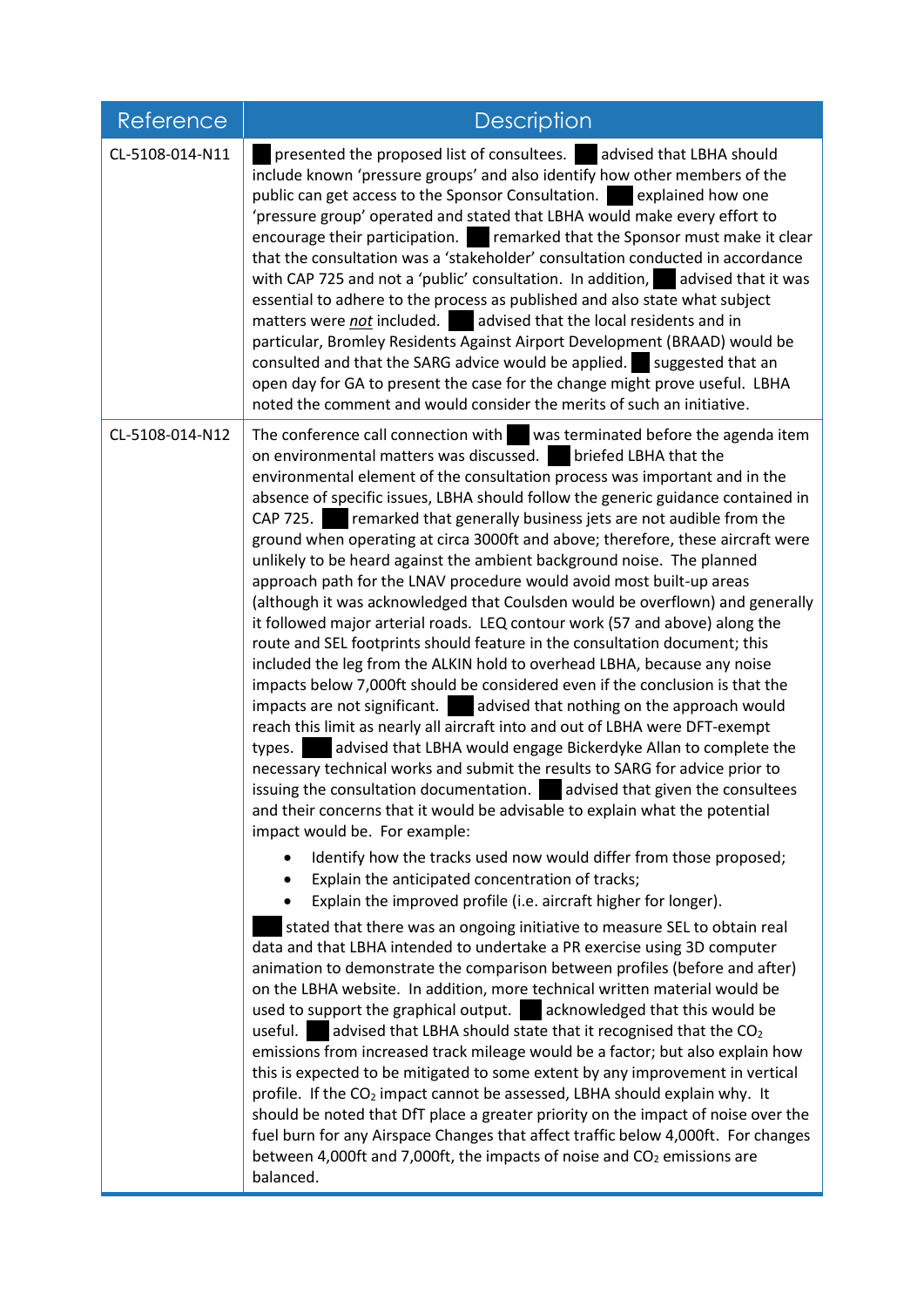| Reference       | <b>Description</b>                                                                                                                                                                                                                                                                                                                                                                                                                                                                                                                                                                                                                                                                                                                                                                                                                                                                                                                                                                                                                                                                                                                                                                                                                                                                                                                                                                                                                                                                                                                                                                                                                                                                                                                                                                                                                                                                                                                                                                                                                                                                            |  |  |
|-----------------|-----------------------------------------------------------------------------------------------------------------------------------------------------------------------------------------------------------------------------------------------------------------------------------------------------------------------------------------------------------------------------------------------------------------------------------------------------------------------------------------------------------------------------------------------------------------------------------------------------------------------------------------------------------------------------------------------------------------------------------------------------------------------------------------------------------------------------------------------------------------------------------------------------------------------------------------------------------------------------------------------------------------------------------------------------------------------------------------------------------------------------------------------------------------------------------------------------------------------------------------------------------------------------------------------------------------------------------------------------------------------------------------------------------------------------------------------------------------------------------------------------------------------------------------------------------------------------------------------------------------------------------------------------------------------------------------------------------------------------------------------------------------------------------------------------------------------------------------------------------------------------------------------------------------------------------------------------------------------------------------------------------------------------------------------------------------------------------------------|--|--|
| CL-5108-014-N14 | remarked that the current circling approach had no defined ground track and<br>that the new IAP would provide more regularity of route. advised that the<br>numbers of aircraft that might be expected to use the IAP should be articulated.<br>advised that the existence of National Parks and AONB in the vicinity of the<br>planned aircraft track should be checked and any impacts considered.                                                                                                                                                                                                                                                                                                                                                                                                                                                                                                                                                                                                                                                                                                                                                                                                                                                                                                                                                                                                                                                                                                                                                                                                                                                                                                                                                                                                                                                                                                                                                                                                                                                                                          |  |  |
| CL-5108-014-N15 | advised the flyability of the IAP can be done at any time. remarked that,<br>to meet the desired timeline, the ACP and design works would be run in parallel.<br>considered that ideally the IAP design should be evaluated before<br>requested that the IAP (in final form) should be submitted as<br>consultation.<br>soon as practicable, but LBHA should consult SARG on the expected delivery<br>date (as soon as possible) so that it might be inserted into the busy SARG<br>schedule.<br>stated that it was essential that suitably-qualified crew fly the<br>procedure and that an objective-based report on the flight simulation and its<br>results should be submitted. agreed that an 'independent crew' would be<br>engaged to fly the procedure.<br>advised that the simulator assessment would<br>be adequate supporting evidence for the flyability of the IAP unless the<br>simulation reveals an issue demanding that a flight check be undertaken.<br>remarked that the procedure design must enable an average pilot to fly the<br>procedure without intervention (e.g. excessive use of speedbrake) and,<br>therefore, the simulation of the profiles tested should include 'variables'.<br>agreed that a 'test schedule' would be developed and a proper and thorough<br>briefing provided to the crew prior to the simulation. Said that "aircraft"<br>failures" need not form part of the simulated events in the checking of the IAP as<br>it was not a requirement. asked if one or more aircraft types should be<br>checked and, in response, $\Box$ advised that if the customer base demands that a<br>wider evaluation should take place then the sponsor should consider the viability<br>of undertaking the check on various types. Of import was that the parameters<br>used for evaluating the IAP should be realistic. suggested that the flyability<br>check should be included as a separate work package in the overall schedule for<br>delivery of the ACP in case it becomes a 'critical path' item. This was<br>acknowledged and would be included. |  |  |

## Decisions

| Reference      | Subject           | <b>Description</b>                                                                                                                                                               |  |
|----------------|-------------------|----------------------------------------------------------------------------------------------------------------------------------------------------------------------------------|--|
| CL-5108-014-D1 | <b>IAP Design</b> | The selected procedure for the ACP would be the 'self-<br>contained' procedural LNAV IAP to RW03 outlined in the<br>FWB ACP Proposal document                                    |  |
| CL-5108-014-D2 | IAP Design        | LBHA would continue their investigation into the viability of<br>introducing an APV on RW03 using the Focus Group                                                                |  |
| CL-5108-014-D3 | <b>CAP 725</b>    | CAA SARG did not view that a change to the climb profile of a<br>SID (which left the nominal track unaffected) should<br>precipitate an ACP for something that reflected reality |  |